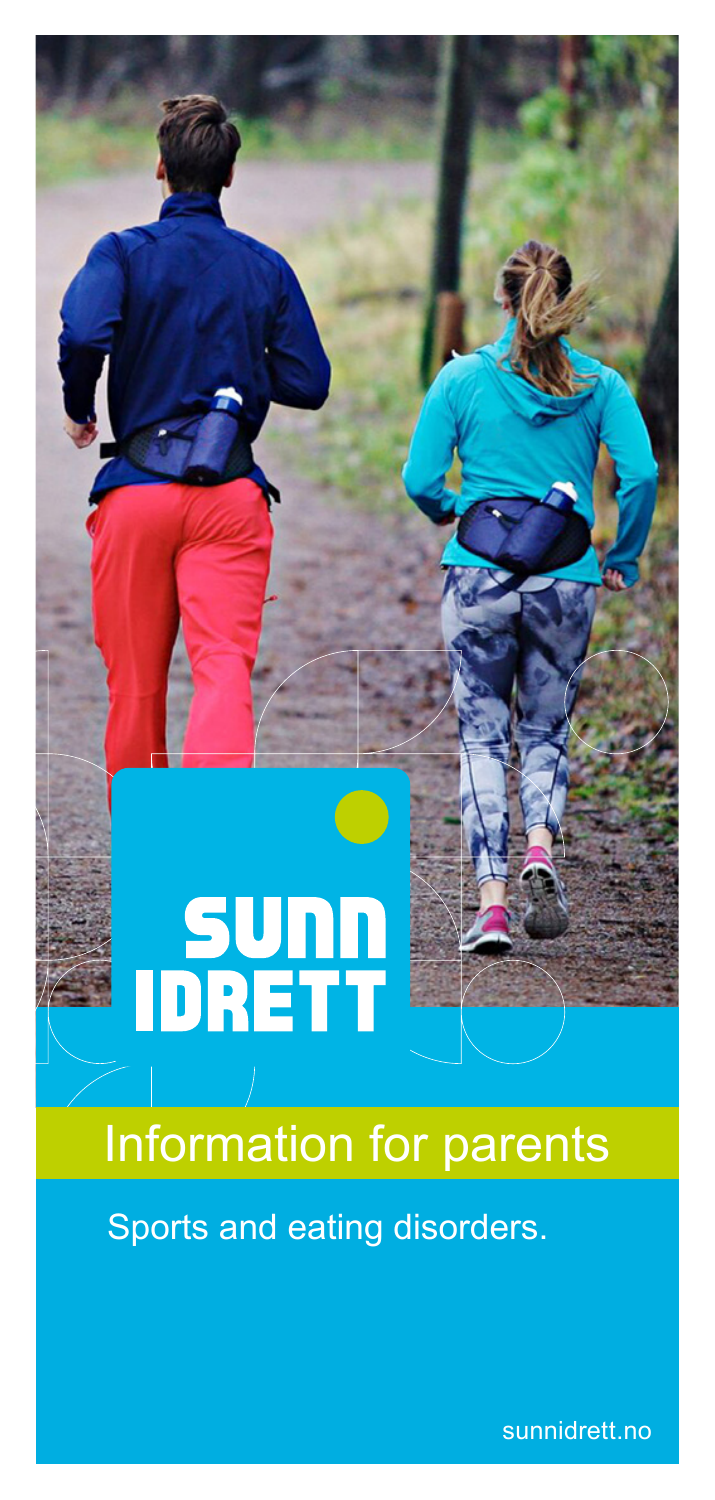*We have to ensure healthy athletes stay healthy!*



HEALTHY SPORT is a field of priority within the Norwegian Olympic and Paralympic Committee and Confederation of Sports aiming to reduce the incidence of eating disorders among young athletes and to ensure healthy athletes stay healthy.

The target group is athletes aged 13 to 18 years and their coaches, parents and support systems.

## Eating disorders and sports

Athletes are considered high risk for developing eating disorders. This especially applies to athletes in sports that focus on being slim or having a certain weight, such as sports based on endurance, weight classes and aesthetics.

#### **What are eating disorders?**

Eating disorders involve having a difficult or disturbed relationship to your own body, body weight, food and emotions.

There are different types and severities of eating disorders. The two main types are **anorexia nervosa** (anorexia) and **bulimia nervosa** (bulimia), but the majority of people with eating disorders are categorised as having **unspecific eating disorders**.

It can be difficult to determine if a person has an eating disorder based on how they look. Most people with problems have a normal body weight. Some are skinny, and others are overweight.

Focus on body weight and a correct diet is a normal part of an athlete's life. The line between normal and unhealthy is often unclear. This makes it hard for people around them to know if there is a reason for concern.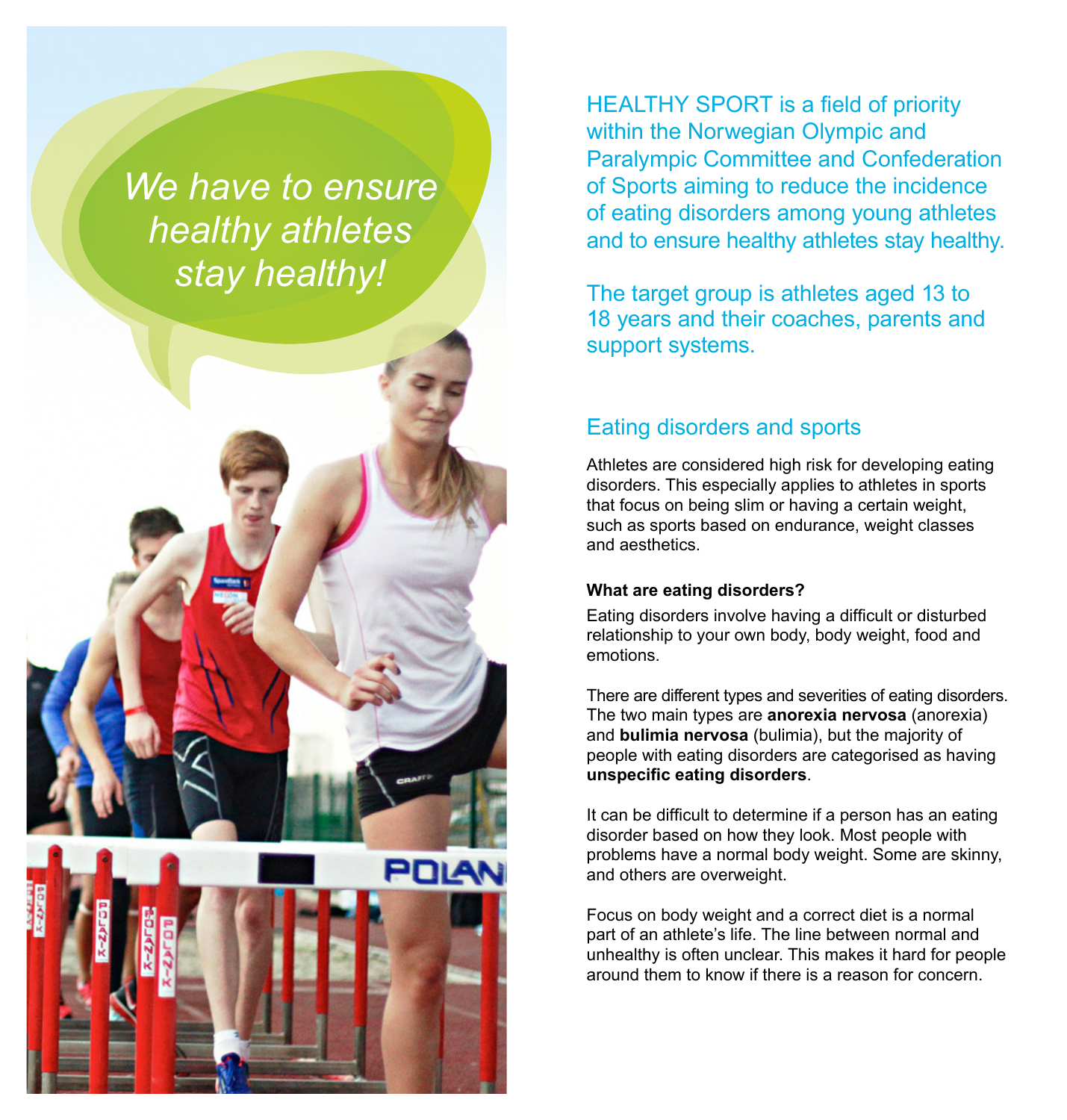It is possible to overcome an eating disorder with a lot of personal effort and motivation, especially if the problems are confronted early on. It is important that the youth has a strong support network and someone to reach out to. It is also important for you as a parent or a guardian to educate yourself about eating disorders.

# What should you be looking for as parents?

Watch out for the following early signs of an eating disorder:

#### **Physical signs:**

- Weight loss or weight fluctuations.
- Frequent and unexplained injuries, strain symptoms.
- Fatigue, more tired than normal when training.
- Stomach pain, nausea and feeling of fullness after eating small amounts of food.
- Low body temperature, gets cold easily.
- Absent or irregular menstruation.
- Fluffy hair in the face and, especially, on the back.
- Dull and lackluster hair.

#### **Signs related to mood and behavior**

- Excessive training training more than normal.
- Increased mood swings.
- Sleeping difficulties, wakes up very early.
- Weigh themselves often, extreme fear of weight gain.
- Unexplained performance fluctuations.
- Low view of themselves and their body.
- Significant changes in performance at school and/or in their sport.
- Developing rigid daily routines.
- Social withdrawal, avoiding birthdays, school events, etc.

#### **Signs related to food**

- Obsessed with food.
- Collects information about dieting, calories and metabolism.
- Increased focus on healthy eating, can become preoccupied with recipes and cooking books.



- Sensitive relationship with food sudden 'intolerances'.
- Eating less or change of diet, for instance becoming a vegetarian.
- Nearly always choosing low calorie food.
- Changed behaviour with food for instance cutting food into small pieces, moving it around on the plate or spreading it.
- Throws away and/or hides food in napkins, pockets, etc.
- Leaves the table during the meal or immediately after to go to their room or the bathroom. Turns on loud music, TV or tap to hide vomiting.
- Excessive or hidden eating.
- Will not accept unplanned situations related to food and meals, for instance changing meal times.

These signs in isolation do not necessarily mean your child has an eating disorder. If in doubt, please contact qualified professionals.

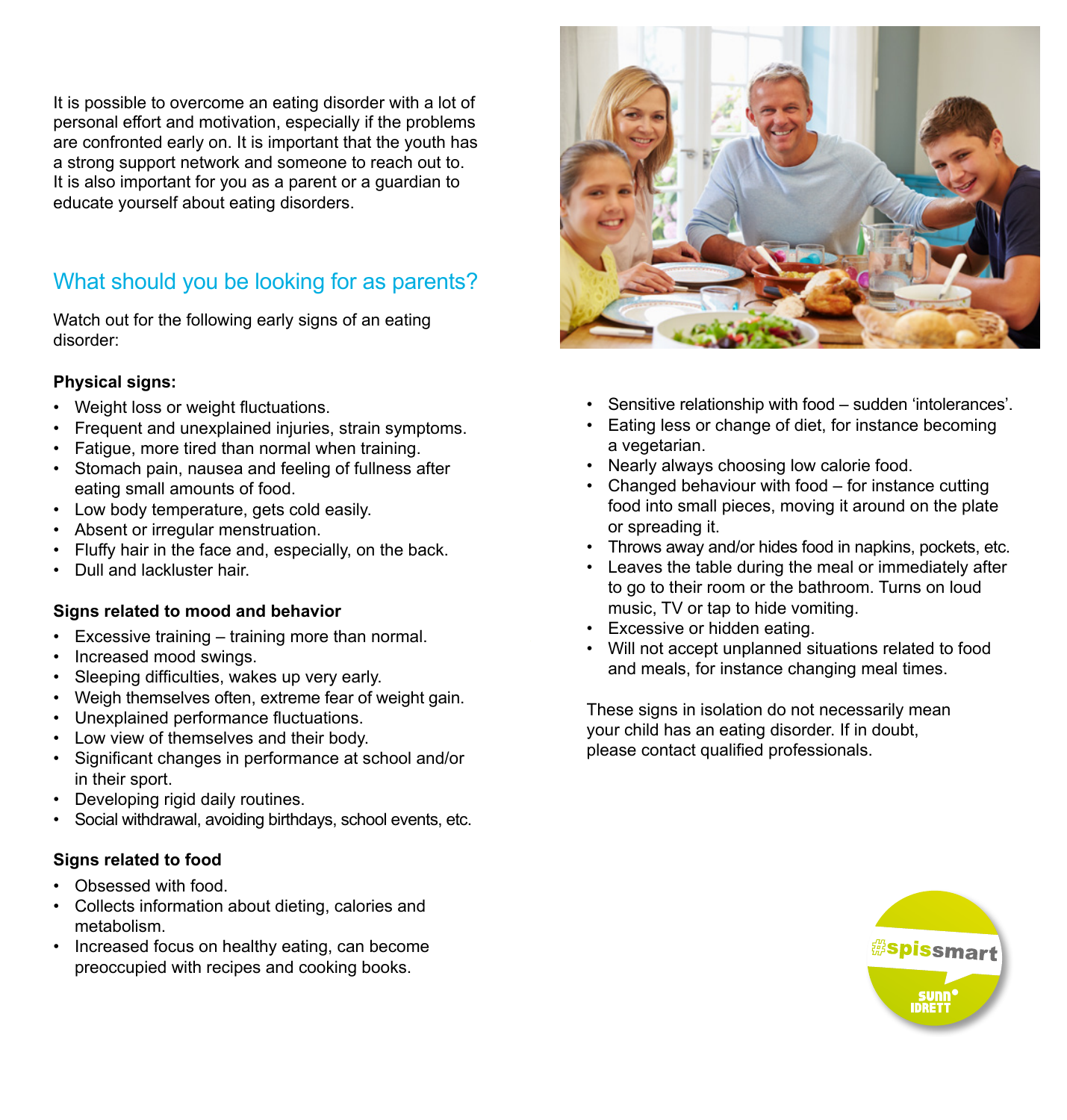## What do I do if I am concerned?

As an adult, it is important that you take symptoms seriously, even when you are unsure. If you have concerns, you can start by reaching out to someone you can share these with. The next step is to find someone who can help, preferably someone qualified.

Trust is essential if you are trying to help someone with problems. Openness and honesty is key. Do not go behind your child's back, but involve him or her in your thoughts and concerns.

As an adult, it is important that you maintain your role as mother, father or coach, rather than becoming a therapist. Be open and honest, and figure out what type of support and help is wanted. The most important thing is that you are supportive and express any concerns you or other people may have about the situation. It is common for a person with problems to deny there is a problem, and they may reject you.

If you need more help or information, the primary health service can also assist you with advice and guidance, and assess whether a psychologist or psychiatrist is necessary. A nutritionist can give you nutritional guidance. An interdisciplinary approach can be useful during treatment.

## How can eating disorders be prevented?

In today's society, a lot of our identity is connected to achievements and success. The most important thing parents can do for their children is to confirm who they are as people, rather than what they can achieve in sports or at school. Make it clear that their personal qualities are the most important.

You are advised to also read the preventive advice from Matro on the next page and learn about dietary recommendations for young athletes. Please visit **www.sunnidrett.no**



# **9 tips from MATRO**

| 1              | Encourage a good relationship between the<br>child and food. Parents should give a good<br>example and show that they have a relaxed<br>relationship with food.                                                |
|----------------|----------------------------------------------------------------------------------------------------------------------------------------------------------------------------------------------------------------|
| 2              | If you have a difficult relationship with food<br>yourself, you should try to find other venues to<br>express this, when children are not present.                                                             |
| 3              | Avoid negative comments about food, diet<br>and body image in front of children. They pick<br>up more than you think, and are affected by<br>what they hear.                                                   |
| 4              | Give children enjoyable meals with regular<br>meal times when possible, and show them<br>that meals are friendly and peaceful with good<br>conversations.                                                      |
| 5              | Focus more on the meal and how enjoyable it<br>is, rather than on the food and its ingredients.                                                                                                                |
| 6              | Avoid talking about good and bad food. Show<br>children that all food is ok, but in different<br>amounts and at different times. Define what<br>"every day food" is, as well as food for special<br>occasions. |
| $\overline{7}$ | Talk about the origin, culture and taste of food<br>rather than calories, fat and bad food.                                                                                                                    |
| 8              | Avoid statements which define the child's<br>appearance, or compare their appearance<br>and body shape with others.                                                                                            |
| 9              | Finally: Trust in the methods you use.<br>Common sense will take you far.                                                                                                                                      |